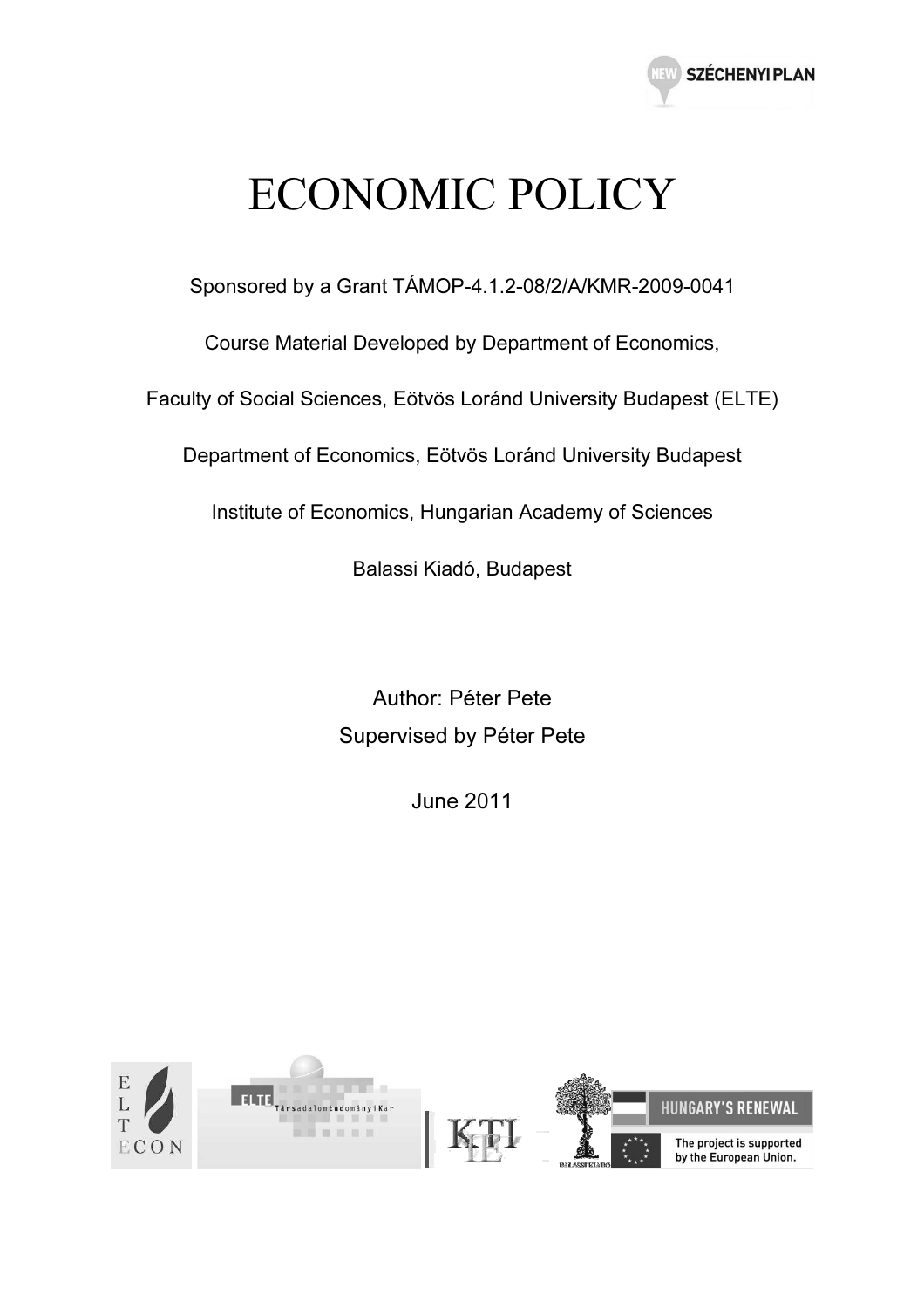

# ECONOMIC POLICY

## Syllabus

The course is a detailed account of the goals, tools and working mechanisms of the classical macoroeconomic policies, the monetary and the fiscal policy. The main goal of the course is, that students, who familiarized themselves with the basic modern macroeconomic models in previous courses, would be able to apply those strutures to analyze the most important macroeconomic policy problems raised by the cyclical nature of the modern exchange economy.

The basic keynesian, new-keynesian and flexible price inflation models are expended with new features that cover the specifics of the different policy questions.

We emphasize economic dynamics and forward looking expectations in particular. The assigned literature covers empirical estimates and helps students get practice in handling economic data in general. Case studies from recent macroeconomic history of selected countries are used to illustrate the workings and the predictive power of the models covered in the course.

The majority of the issues we discuss are monetary, they describe the influence of money and monetary policy on other macoeconomic variables. We connect them to the monetary policy regimes, contemporary developed and developing countries operate. Fixed price (keynesian) staggered price (new-keynesian) and flexible price (seigniorage) models are also covered.

As for fiscal policy we try and identify the specific features and adjusment channels, that determine the size of the reaction of output to a fiscal policy shock, the multiplier. Estimates on those reactions vary wildly, students will have elaborate knowledge about the difficulties how to estimate those indicators properly.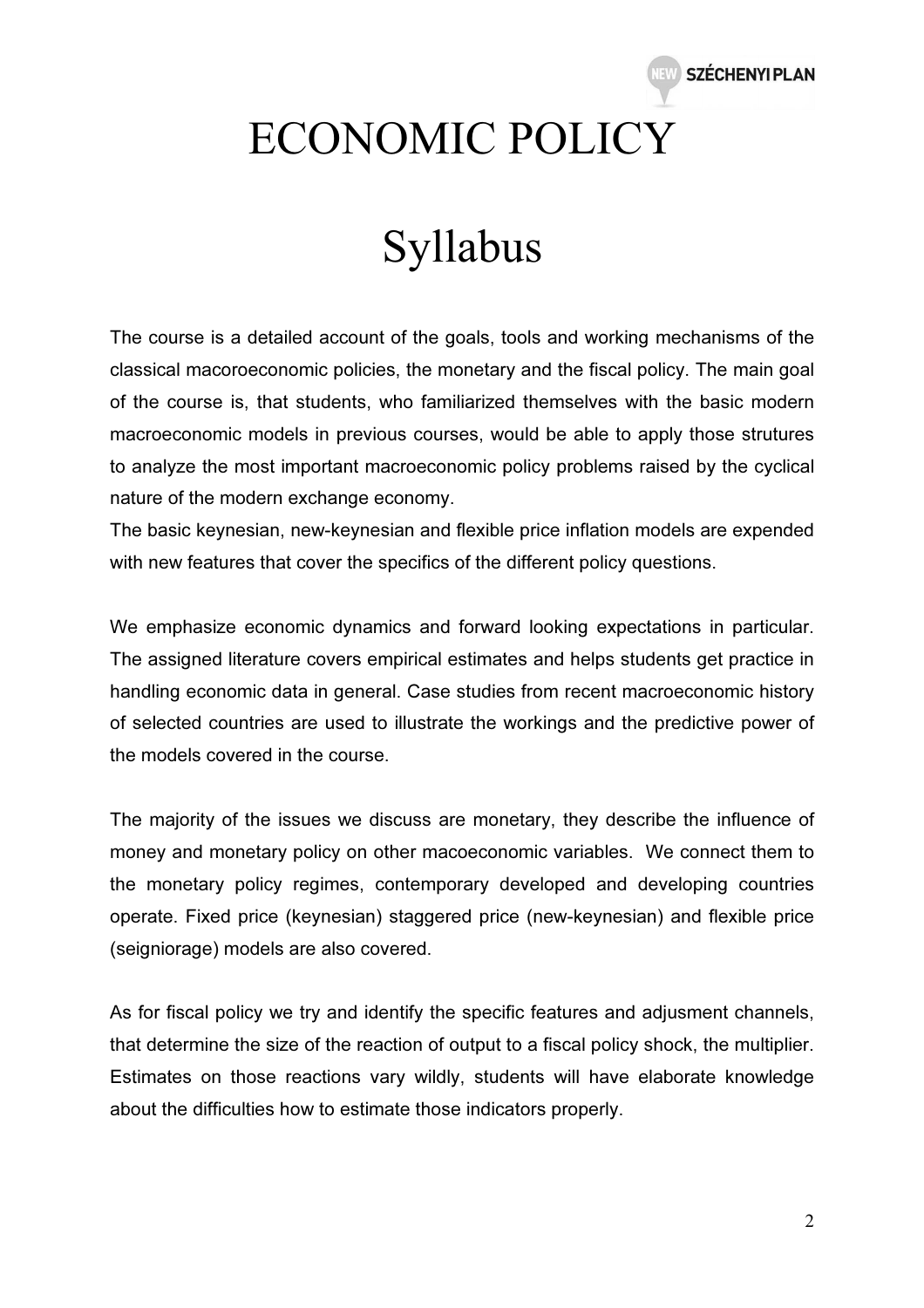Student are signed specific topics, whose literature they are to cover individually and present their experience in front of the class. Guest lecturers are also to be invited to cover the specifics of the Hungarian economic policy.

Topics and reading assignments by weeks:

#### Week 1

Introduction. What have we learned on macroeconomic models in previous courses? Descriptive and normative (policy) aspects of macroeconomic models.

#### Literature:

- Mandatory:
- Mankiw (1989): Real Business Cycles: A New Keynesian Perspective, The Journal of Economic Perspectives, Vol. 3, No. 3
- Mankiw (2006):The Macroeconomist as Scientist and Engineer, The Journal of Economic Perspectives, Vol. 20, No. 4
- Suggested:
- Horváth Áron Szilágyi Katalin: Konszenzusból nyugvópontra: elmélettörténeti áttekintés a makroökonómia viharos évtizedeiről, Külgazdaság 2004/11.
- Repetition:
- Williamson: Macroeconomics (any edition), Ch. 9–10.
- Krugman–Obstfeld: International Economics, Part 3. Any edition.

#### Week 2

Fixed price models. Flexible prices, hyperinflation and seigniorage models. The role of forward looking expectations and the credibility of policy.

Literature:

- Mankiw: Macroeconomics, any edition. Chapters covering aggregate demand and aggregate supply.
- Görömbey–Pete (1998): Makromodellek, egyetemi jegyzet, Debrecen
- Sargent (1992): Rational expectations and inflation, Chapter 3. Pearson 1992.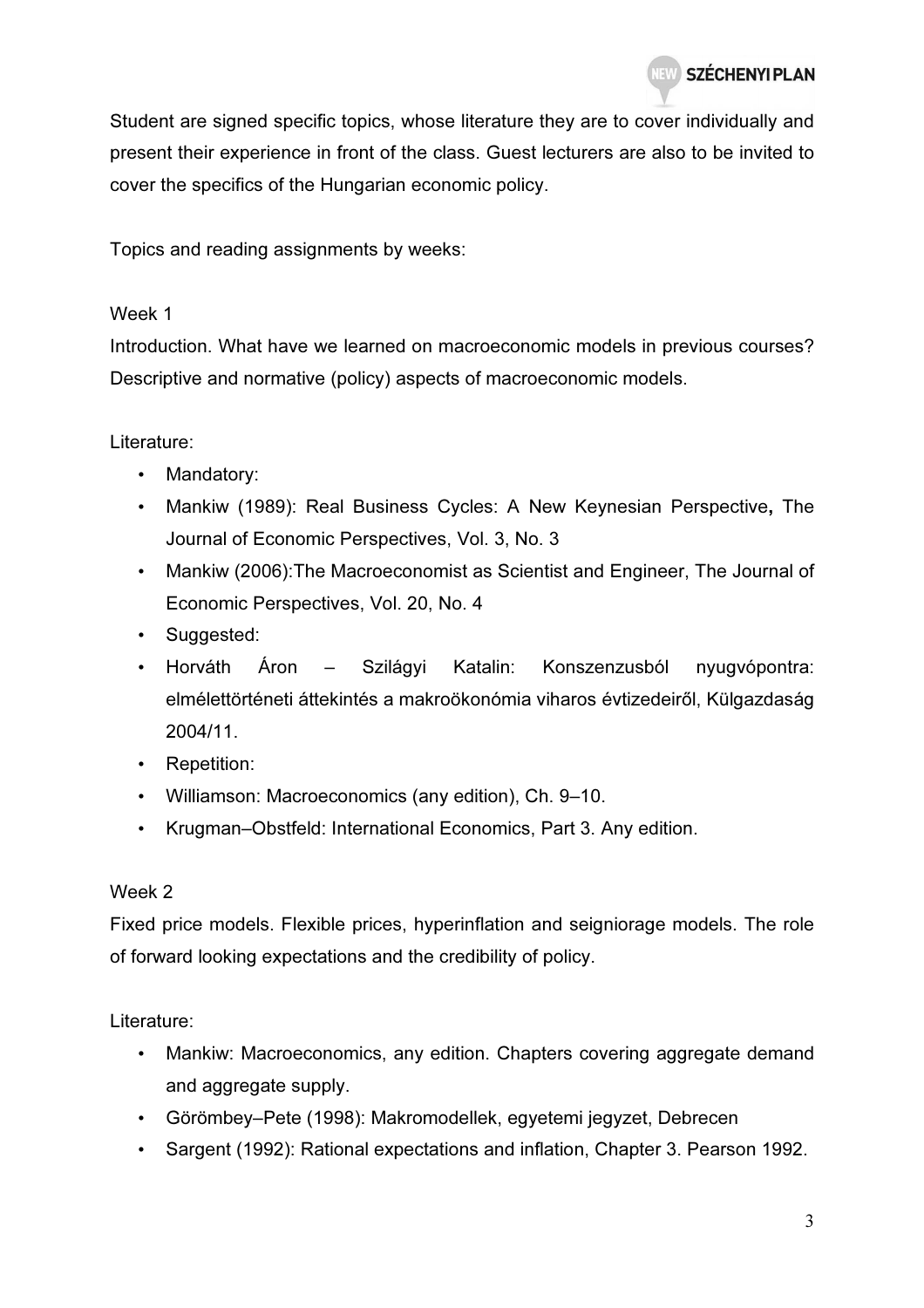Week 3

Variants of inflation and seigniorage models by Sargent and Wallace. Dynamic relationship between the fiscal and the monetary policies.

Literature:

- Görömbey–Pete (1998): Makromodellek, egyetemi jegyzet, Debrecen
- Sargent. and Wallace. (198I). 'Some unpleasant monetarist arithmetic.' Federal Reserve Bank of Minneapolis Quuarterly Review, Vol. 5 (Fall), pp. I– I7.

Week 4 **Presentations** Inflation and inflation expectations

## Week 5

Sticky prices. Neoclassical synthesis. Interaction between nominal and real macroeconomic variables. The Philips curve. Monetary policy in the eighties.

Literature:

- Benjamin M. Friedman (1988): Lessons on Monetary Policy from the 1980s,The Journal of Economic Perspectives, Vol. 2, No. 3
- Marvin Goodfriend (2007): How the World Achieved Consensus on Monetary Policy, The Journal of Economic Perspectives, Vol. 21, No. 4

## Week 6

The new-keynesian model. Basic features. Market structure, demand and supply. Calvo pricing. New-keynesian Philips curve. Log-linearization.

Literature:

- David Romer (1993): The New Keynesian Synthesis, The Journal of Economic Perspectives, Vol. 7, No. 1
- Clarida–Gali–Gertler (1999): The Science of Monetary Policy: A New Keynesian Perspective, Journal of Economic Literature, 1999. December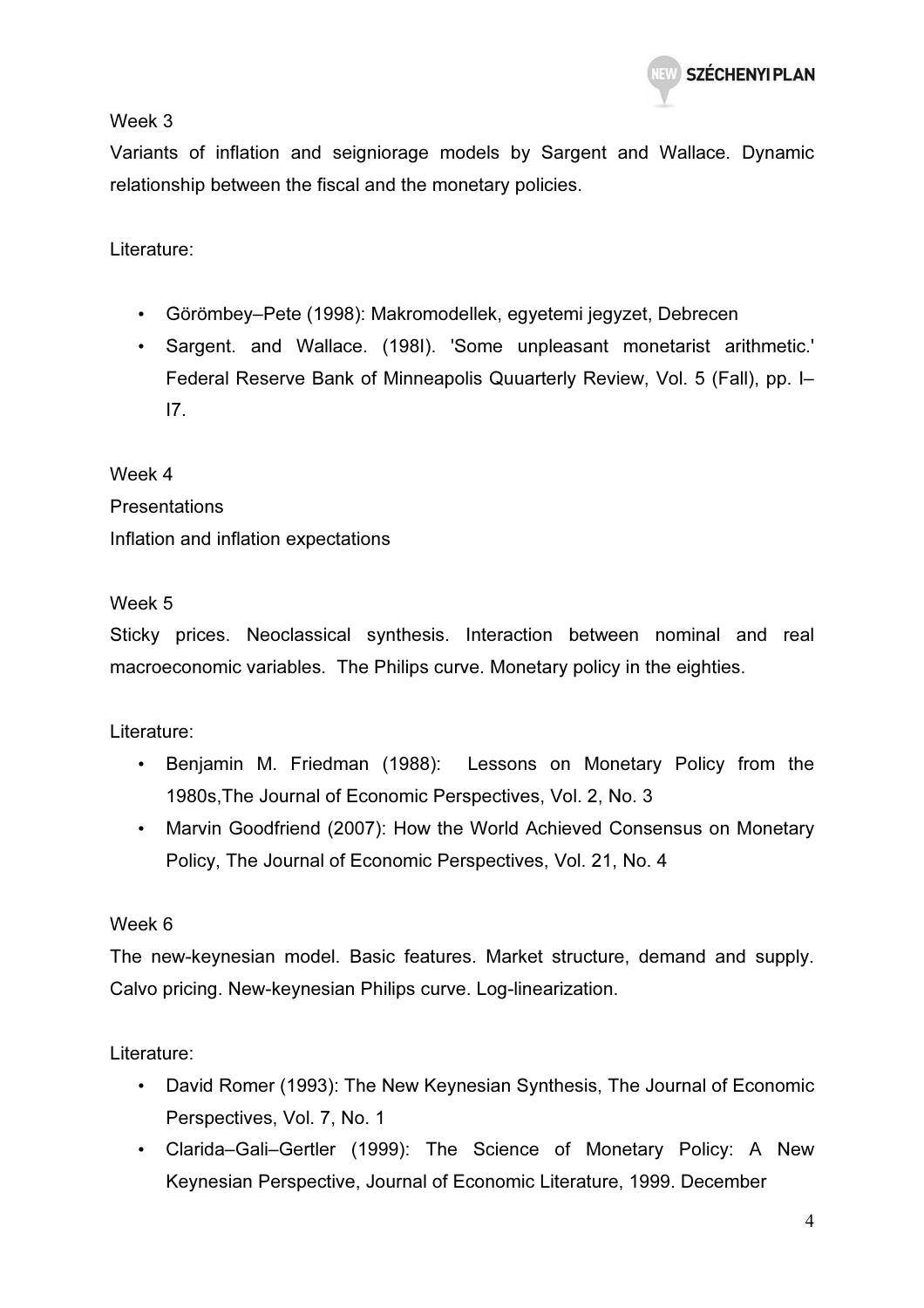

Week 7

Operation of the new-keynesian model. Responses to supply and to demand shocks. Interest rate policy, Taylor rule. Transparency and credibility

Literature:

- Gali–Gertler (2007): Macroeconomic Modeling for Monetary Policy Evaluation, The Journal of Economic Perspectives, Vol. 21, No. 4
- Bernanke–Mishkin (1997): Inflation Targeting: A New Framework for Monetary Policy? The Journal of Economic Perspectives, Vol. 11, No. 2

## Week 8

Programming excercise. The impulse response functions of the new-keynesian model.

## Week 9

The problem with the zero bound of interest. Liquidity trap. Nominal anchors. Case study: deflation in Japan.

Literature:

- Ozsvald–Pete: A japán gazdasági válság likviditási csapda az új évezredben? Közgazdasági Szemle, L. évf., 2003. július–augusztus
- Hoshi–Kashyap (2004): Japan's Financial Crisis and Economic Stagnation, The Journal of Economic Perspectives, Vol. 18, No. 1

Week 10 Presentations: Liquidity trap, Exchange rate based stabilization. The problem of the exchange rate choice.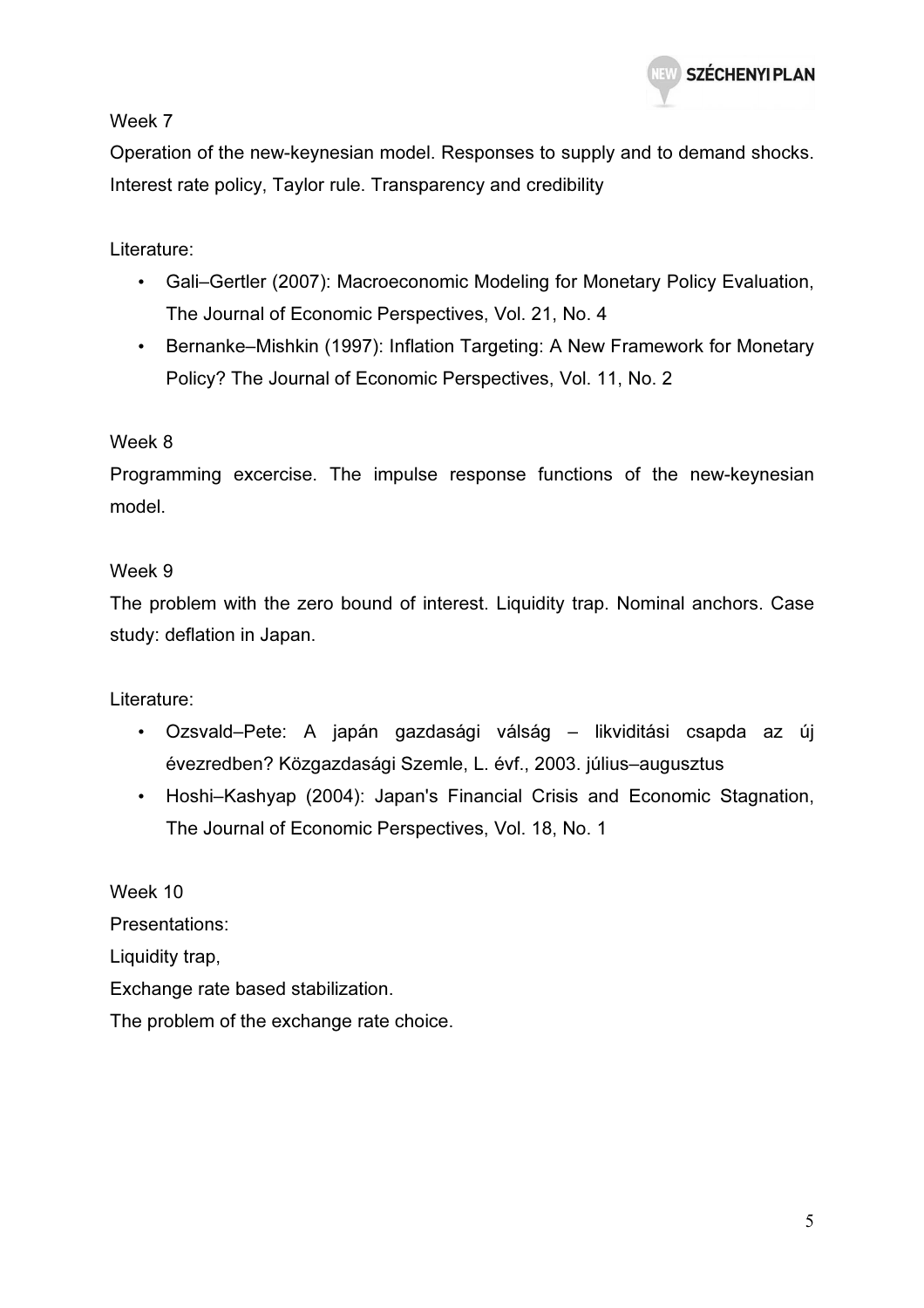

Week 11

A framework for fiscal policy. Potential channels in between the budget and the macroeconomic variables. Estimates for fiscal multipliers. Empirical difficulties, endogenity and the ways to handle it.

## Literature:

- Ilzetzki–Mendoza–Végh (2010): How big (small) are fiscal multipliers? NBER Working Paper 2010 október
- Alesina–Ardagna (Large changes in fiscal policy: Taxes versus spending, NBER Working Paper 2009 október
- Barro on fiscal stimulus
- http://online.wsj.com/article/SB123258618204604599.html
- Mankiw: Crisis Economics
- http://nationalaffairs.com/publications/detail/crisis-economics

## Week 12

Fiscal policy, dynamics and forward looking expectations. The role and the empirical relevance of Ricardian equivalence. A dynamic IS-LM model.

## Literature:

- Görömbey–Pete (1998): Makromodellek, egyetemi jegyzet, Debrecen
- Robert J. Barro (1989): The Ricardian Approach to Budget Deficits, The Journal of Economic Perspectives, Vol. 3, No. 2
- Douglas Bernheim (1989): A Neoclassical Perspective on Budget Deficits, The Journal of Economic Perspectives, Vol. 3, No. 2

## Week 13

Fiscal policy, the workings of the dynamic IS-LM model. The difference between an announced, and an unannounced fiscal stimulus. Budget restrictions with expansionary effects.